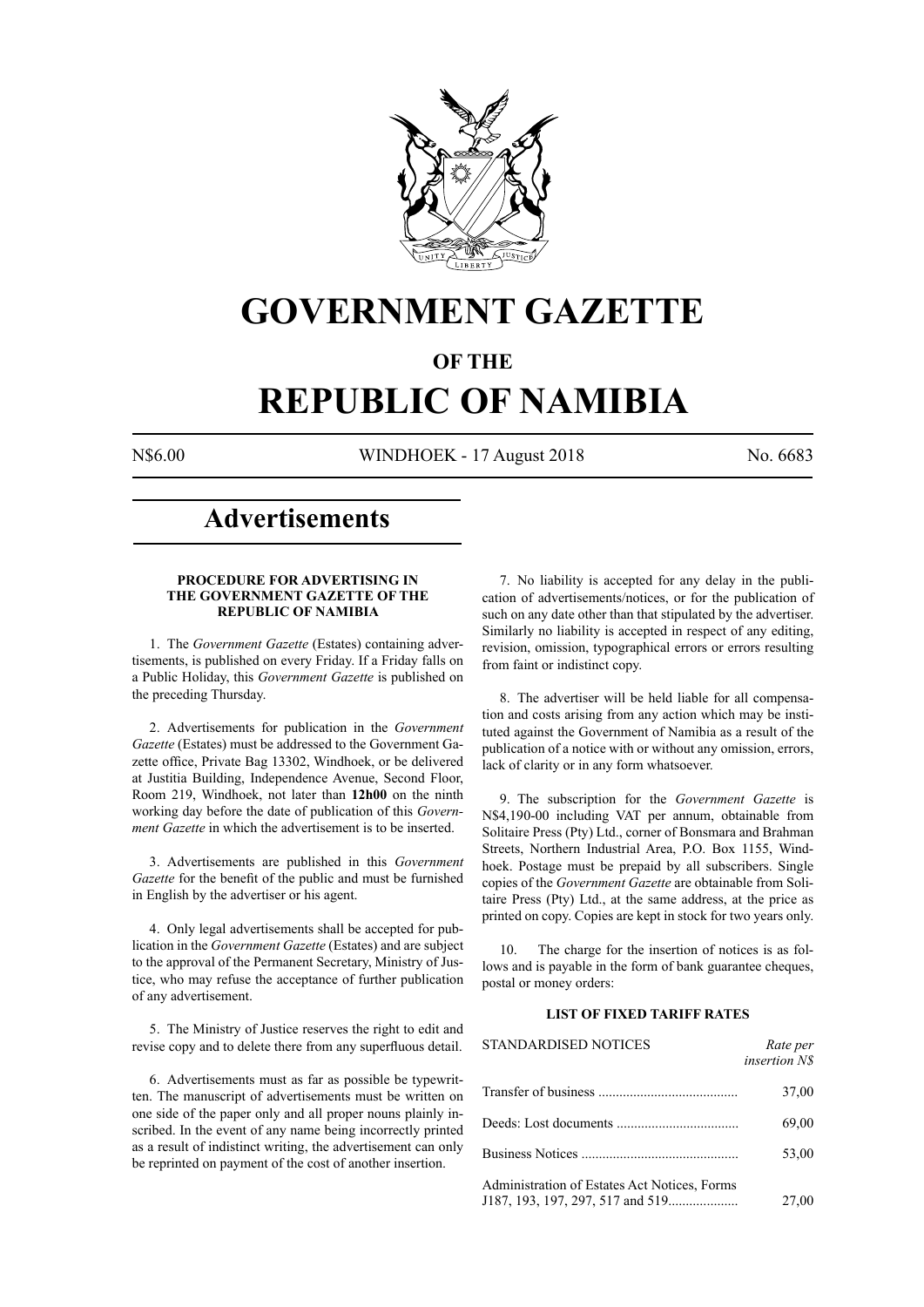| Insolvency Act and Companies Act Notices:                                                                                                                                                               | 48,00  |
|---------------------------------------------------------------------------------------------------------------------------------------------------------------------------------------------------------|--------|
| N.B. Forms 2 and 6 additional statements according<br>to word count table, added to the basic tariff.                                                                                                   | 333,00 |
| Naturalisation notices (including a reprint for the                                                                                                                                                     | 27,00  |
| Unclaimed moneys - only in the Government<br>Gazette, closing date 15 January (per entry of                                                                                                             | 13,00  |
|                                                                                                                                                                                                         | 53,00  |
|                                                                                                                                                                                                         | 27,00  |
| <b>NON-STANDARDISED NOTICES</b>                                                                                                                                                                         |        |
| Company notices:                                                                                                                                                                                        |        |
| Short notices: Meetings, resolutions, offers of<br>compromise, conversions of companies, voluntary<br>windings-up, etc.: closing of members' registers<br>for transfer and/or declarations of dividends | 120,00 |
| Declaration of dividends with profit statements,                                                                                                                                                        | 267,00 |
| Long notices: Transfers, changes in respect of<br>shares or capital, redemptions, resolutions,                                                                                                          | 373,00 |
|                                                                                                                                                                                                         | 120,50 |

#### **FORM J 187**

#### **LIQUIDATION AND DISTRIBUTION ACCOUNTS IN DECEASED ESTATES LYING FOR INSPECTION**

In terms of section 35(5) of Act 66 of 1965, notice is hereby given that copies of the liquidation and distribution accounts (first and final, unless otherwise stated) in the estates specified below will be open for the inspection of all persons interested therein for a period of 21 days (or shorter or longer if specially stated) from the date specified or from the date of publication hereof, whichever may be the later, and at the offices of the Master and Magistrate as stated.

Should no objection thereto be lodged with the Master concerned during the specified period, the executor will proceed to make payments in accordance with the accounts.

445/2018 BOCK Hermanus, 40102300046, Rehoboth. Rehoboth. Bank Windhoek Limited, Trust Department, P.O. Box 15, Windhoek.

441/2016 MAJIEDT Tamryn Nikki, 6 April 2001, Windhoek, 22 February 2016. Windhoek. Windhoek. Standard Executors & Trustees, P.O. Box 2164, Windhoek, Namibia.

335/2018 BOTMA Susara Aletta, 37111100433, Farm Lineshof No. 213, Koës. Windhoek. Standard Executors & Trustees, P.O. Box 2164, Windhoek, Namibia.

334/2018 BOTMA Gieliam, 39061400236, Farm Lindeshof No. 213, Koës. Keetmanshoop. Windhoek. Standard Executors & Trustees, P.O. Box 2164, Windhoek, Namibia.

| Liquidators' and other appointees' notices                    | 80,00  |
|---------------------------------------------------------------|--------|
| Gambling house licences/Liquor licences                       | 120,00 |
| SALES IN EXECUTION AND OTHER PUBLIC SALES:                    |        |
|                                                               | 207.00 |
| Public auctions, sales, tenders and welfare<br>organisations: | 69,00  |
|                                                               | 171,00 |
| ORDERS OF THE COURT                                           | 253,00 |

| Provisional and final liquidations or                  |        |
|--------------------------------------------------------|--------|
|                                                        | 157,00 |
| Reduction of change in capital mergers, offers         |        |
|                                                        | 373,00 |
| Judicial managements, <i>curator bonis</i> and similar |        |
|                                                        | 373,00 |
|                                                        | 48,00  |
| Supersession and discharge of petitions (J.158)        | 40,00  |
|                                                        |        |

11. The charge for the insertion of advertisements other than the notices mentioned in paragraph 10 is at the rate of N\$13,00 per cm double column. (Fractions of a cm must be calculated as a cm).

12. No advertisements shall be inserted unless the charge is prepaid. Cheques, drafts, postal or money orders must be made payable to the Ministry of Justice, Private Bag 13302, Windhoek.

765/2018 JAFET Fillipus Elago, 57101002234, Onyanyati, Oshikoto Region. Ondangwa. Windhoek. FNB Fiduciary Namibia (Pty) Ltd, P.O. Box 448, Windhoek, Namibia.

509/2016 AMUTENYA Mpedo David, 560622- 00343, Windhoek. Maria Stephanus, 78032810064. Windhoek. FNB Fiduciary Namibia (Pty) Ltd, P.O. Box 448, Windhoek, Namibia.

846/2016 MATHEUS Fillipus, 48090900887, Etaneno Village. Oshakati. Windhoek. FNB Fiduciary Namibia (Pty) Ltd, P.O. Box 448, Windhoek, Namibia.

669/2018 ROSENTHAL Sibylle Ute, 610122- 00582, Ongoanjomui Farm No. 143, Okahandja. Okahandja. Windhoek. FNB Fiduciary Namibia (Pty) Ltd, P.O. Box 448, Windhoek, Namibia.

788/2018 HOLTZHAUSEN Willem Greeff, 7508- 1710277, Windhoek. Windhoek. FNB Fiduciary Namibia (Pty) Ltd, P.O. Box 448, Windhoek, Namibia.

678/2018 VAN WYK Ingrid Clara, 39081200496, Keetmanshoop. Keetmanshoop. Windhoek. FNB Fiduciary Namibia (Pty) Ltd, P.O. Box 448, Windhoek, Namibia.

475/2018 HASHEELA Gerda, 34092500068, Onhelelwa Village, Omusati Region, Oshikanti, Oshakati. Windhoek. FNB Fiduciary Namibia (Pty) Ltd, P.O. Box 448, Windhoek, Namibia.

574/2018 MUDUMBI Veronica Nanzamba, 720- 61800327, Erf No. 39x Tutungeni, Rundu. Rundu. Windhoek. FNB Fiduciary Namibia (Pty) Ltd, P.O. Box 448, Windhoek, Namibia.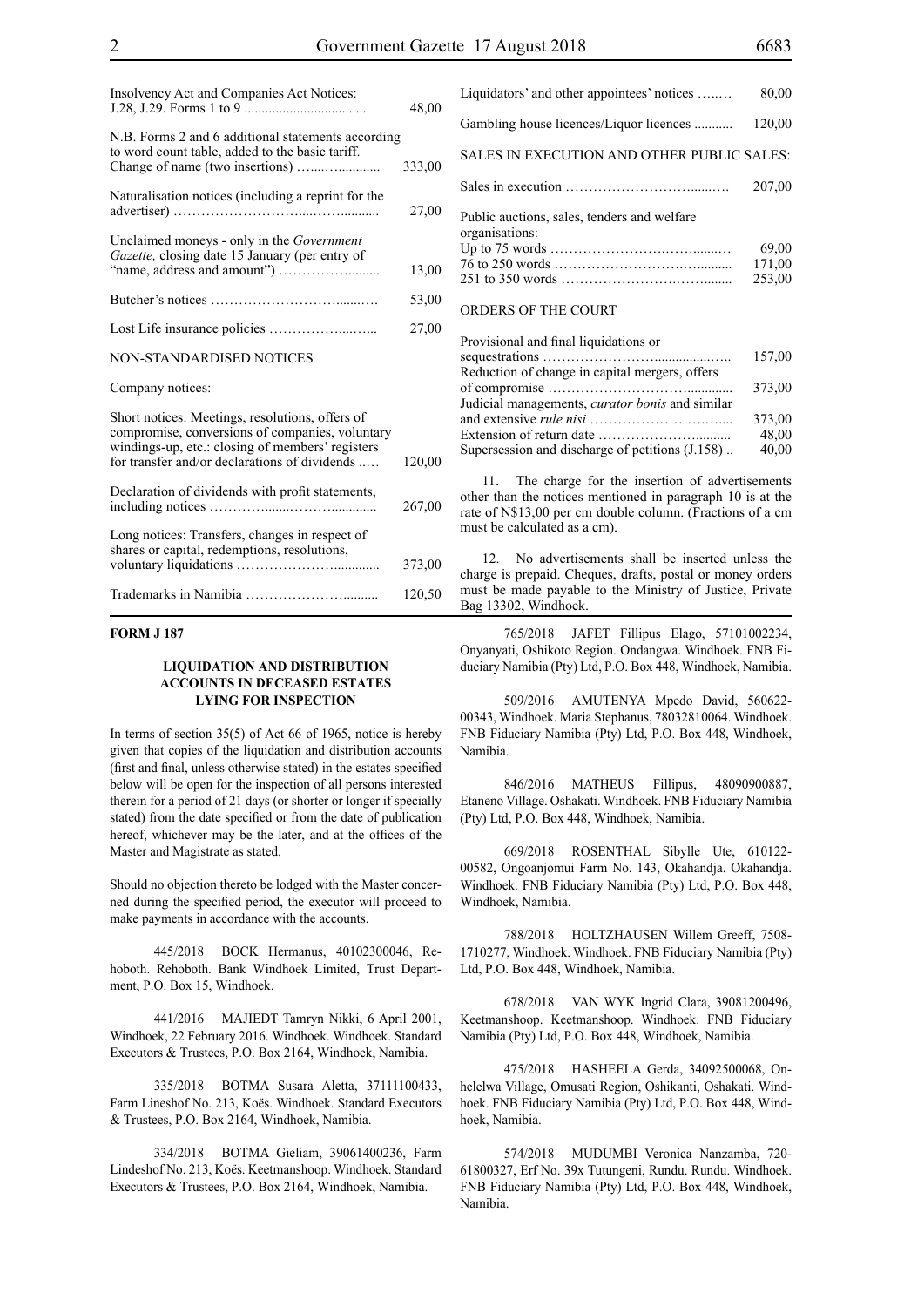722/2017 MTAMBANENGWE Simpson Victor, AD004751, No. 9 Margerreten Street, Ludwigsdorf, Windhoek. Juliana Dambudzo Mtambanengwe, CN232923. Windhoek. Windhoek. Dr. Weder, Kauta & Hoveka Inc., 3rd Floor, WKH House, Jan Jonker Road, Ausspannplatz, P.O. Box 864, Windhoek, Namibia.

557/2018 LIEBENBERG Burgert Adriaan, 4002- 2900063, Swakopmund. Swakopmund. Windhoek. Capricorn Asset Management (Pty) Ltd, P.O. Box 284, Windhoek.

391/2018 MOUTON Frederik Jacobus, Windhoek, 28 December 1938, 38122800181, Okahandja, 29 January 2018. F.M. Oehl Trust cc, P.O. Box 90290, Windhoek, Namibia.

121/2018 GRABOW Charlotte Else, 19101100432, Windhoek. Windhoek. F.M. Oehl Trust cc, P.O. Box 90290, Windhoek, Namibia.

1983/2017 KOEKEMOER Visser, 4604125063086, Lambton, South Africa. Windhoek. Harald Hecht, P.O. Box 9779, Windhoek.

1548/2017 HARTMANN Manfred Karl, 39080- 410039, 1 Ametis Street, Swakopmund. Swakopmund. Windhoek. Harald Hecht, P.O. Box 9779, Windhoek.

1817/2017 FIETZ Karl Heinz, 28021500034, Lions Frail Care Centre, 50 Rhode Allee, Swakopmund. Swakopmund. Windhoek. Harald Hecht, P.O. Box 9779, Windhoek.

#### **FORM J 193**

#### **NOTICE TO CREDITORS IN DECEASED ESTATES**

All persons having claims against the estates mentioned below are hereby called upon to lodge their claims with the executors concerned, within 30 days (or otherwise as indicated) calculated from the date of publication hereof. The information is given in the following order: Estate number, surname and Christian names, date of birth, identity number, last address, date of death; surviving spouse's names, surname, date of birth and identity number; name and address of executor or authorised agent, period allowed for lodgement of claims if other than 30 days.

1117/2018 OLMAN Henny Hendrik Fiebe, Windhoek, 14 March 1951, 51031400648, Erf 2754, Otjomuise, Windhoek, 10 March 2018. Zanyiwe Catherine Olman, 15 April 1959, 59041510028. Bank Windhoek Ltd, P.O. Box 15, Windhoek.

1116/2018 VOB Peter, Windhoek, 24 May 1941, 41052400124, Rehoboth, 10 June 2018. Bank Windhoek Ltd, P.O. Box 15, Windhoek.

1325/2017 VYFF Hendrik Sebastiaan, Windhoek, 8 April 1973, 73040800086, Khomas, 22 August 2017. Bank Windhoek Ltd, P.O. Box 15, Windhoek.

1130/2018 MIKAEL Job Iileka, Windhoek, 2 July 1963, 63070210074, Katutura, Windhoek, 15 March 2018. FNB Fiduciary Namibia (Pty) Ltd, P.O. Box 448, Windhoek, Namibia.

1115/2018 LOMBAARDT Frank George David, Windhoek, 3 November 1934, 34110300185, Erf No. 3889, Hosea Kutako Drive, Windhoek, 23 May 2018. Dr. Weder, Kauta & Hoveka Inc., 3rd Floor, WKH House, Jan Jonker Road, Ausspannplatz, P.O. Box 864, Windhoek, Namibia.

832/2018 CLARKE Martin, Windhoek, 28 June 1967, 67062800554, Nautilus Playground, Lüderitz, 30 April 2018. Lena Wilhelmina Clarke, 17 November 1966, 66111700391. Dr. Weder, Kauta & Hoveka Inc., 3rd Floor, WKH House, Jan Jonker Road, Ausspannplatz, P.O. Box 864, Windhoek, Namibia.

1442/2010 ENTIN Louis Niklaas, Windhoek, 20 June 1933, 33062000082, No. 16 Evergreen Street, Narraville, Walvis Bay, Namibia, 8 August 2010. Regina Entin, 4 July 1940, 40070400180. Dr. Weder, Kauta & Hoveka Inc., 3rd Floor, WKH House, Jan Jonker Road, Ausspannplatz, P.O. Box 864, Windhoek, Namibia.

1131/2018 STRAUSS Martinus Johannes, Windhoek, 16 October 1947, 47101600158, Erf 334, Block B, Rehoboth, 17 October 2016. De Klerk, Horn and Coetzee Incorporated, No. 4 Eadie Street, Klein Windhoek, Windhoek.

999/2018 DE JONGH Maria Johanna Catherina, Windhoek, 21 November 1949, 49112110027, Alt Straat Hof 10, Bismark Street, Swakopmund, 12 May 2018. De Klerk, Horn and Coetzee Incorporated, No. 4 Eadie Street, P.O. Box 90181, Klein Windhoek, Windhoek, Republic of Namibia.

1132/2018 STRAUSS (born DE KOE) Gertruida Francina Willemina, Windhoek, 23 December 1951, 51122300085, Erf 334, Block B, Rehoboth, 8 November 2017. De Klerk, Horn and Coetzee Incorporated, No. 4 Eadie Street, Klein Windhoek, Windhoek.

1039/2018 TEGETHOFF Ursula Jutta Gerda, Windhoek, 27 March 1946, 46032700216, No. 13 Leutwein Street, Swakopmund, 29 June 2018. Pointbreak Trust and Estates (Pty) Ltd, P.O. Box 156, Windhoek.

1187/2018 GONTES Adelheid, 18 February 1926, 26021800087, No. 301, Kuisebmond, Walvis Bay, 30 July 2018. Chris Brandt Attorneys, 4 Chateau Street, P.O. Box 11292, Windhoek.

500/2013 LUPALEZWI Lovemore Sipula, 3 April 1956, 56040300167, Erf No. 268, Boma, Katima Mulilo, Zambezi Region, Namibia, 9 January 2013. Ueitele & Hans Legal Practitioners, No. 28 Beethoven & Wagner Street, Windhoek-West, Windhoek, Namibia.

1127/2018 MOOTSENG Lusia, 13 December 1926, 2612131000090, Erf No. 509, Nataniel Maxiulio Street, Kuisebmund, Erongo Region, Namibia, 1 May 2004. Ueitele & Hans Legal Practitioners, No. 28 Beethoven & Wagner Street, Windhoek-West, Windhoek, Namibia.

1102/2018 PRETORIUS Dirk Cornelius, Windhoek, 3 February 1954, 54020300429, Erf 2954, Okahandja (Extension 6), Windhoek, 29 August 2016. Rachel Pretorius, 6 May 1946, 46050600570. Koep & Partners, 33 Schanzen Road, P.O. Box 3516, Windhoek.

721/2018 TYAPA Tuyeimo, Windhoek, 16 April 1951, 51041600054, Erf 2402, Mondesa, Swakopmund, 2 February 2015. Masiza Law Chambers, 246 Nangolo Mbumba Drive, Walvis Bay, Namibia.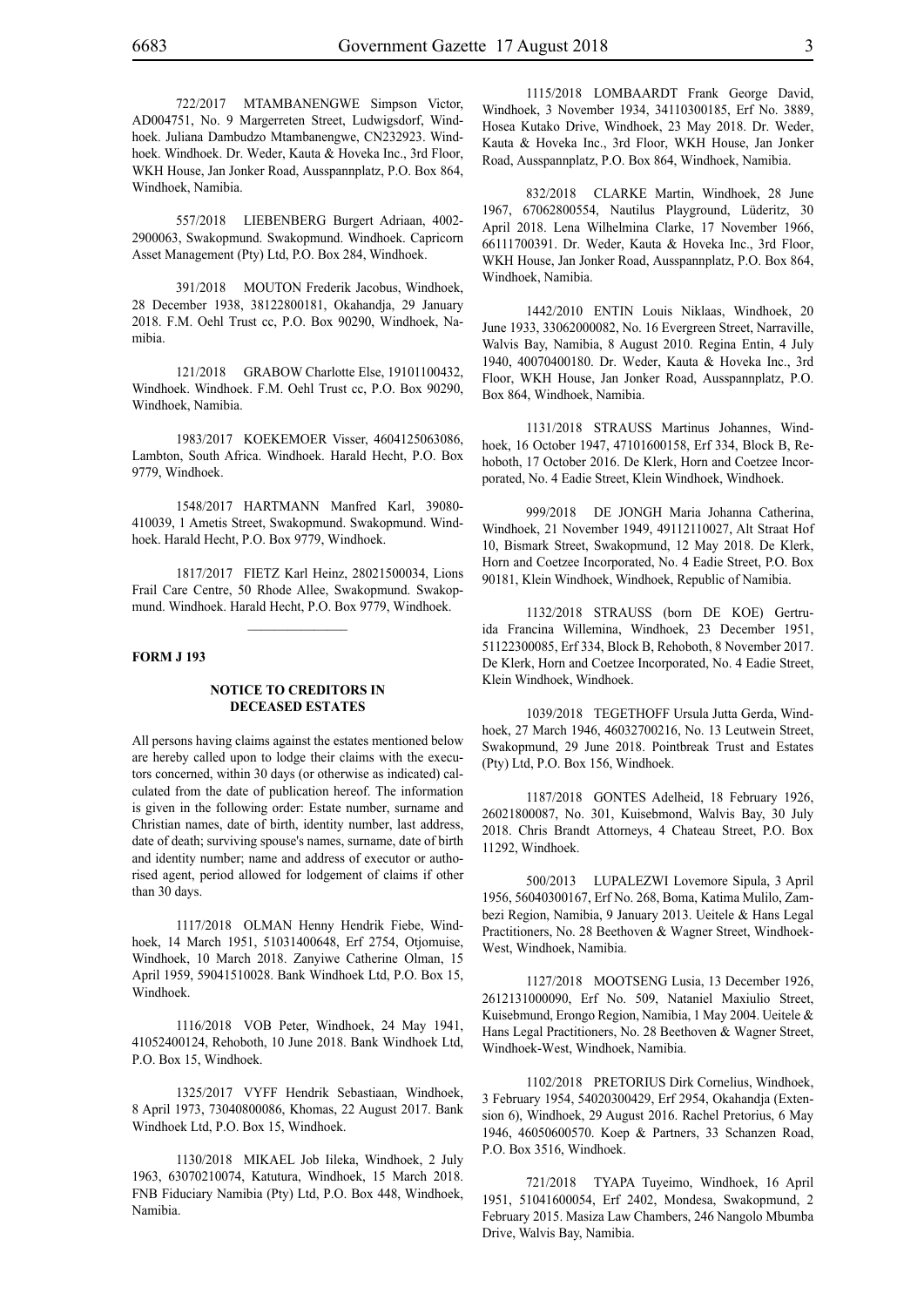1495/2017 OXURUB Alfons Ludwig, 5308070027, Erf 202, Omaruru, 24 July 2017. Shikale & Associates, Office B003, Shapumba Towers, Guthenberg Street, Ausspannplatz, Windhoek.

1170/2018 GURIRAB Theo-Ben, Windhoek, W18058. 38012300176, Khomas, 14 July 2018. ENSafrica / Namibia (incorporated as LorentzAngula Inc.), LA Chambers, Ausspann Plaza, Dr Agostinho Neto Road, Windhoek, Namibia.

796/2018 AFRIKANER Hendrik Pieter, Windhoek, 11 September 1966, 66091100963, Windhoek, 11 February 2018. F.M. Oehl Trust cc, Unit 7, 32 Schanzen Road, P.O. Box 90290, Windhoek, Namibia.

 $\frac{1}{2}$ 

#### **FORM 2**

#### **MEETING OF CREDITORS IN SEQUESTRATED ESTATES OR COMPANIES BEING WOUND UP**

Pursuant to sections *forty-one* and *forty-two* of the Insolvency Act, 1936, notice is hereby given that a meeting of creditors will be held in the sequestrated estates or companies being wound up mentioned below, on the dates, at the times and places and for the purpose thereof.

Meetings in a town in which there is a Magistrate's office, will be held before the Master, elsewhere they will be held before the Magistrate.

The particulars given in the following order: The number of estate/company; the name and description of the estate/company; the date, hour and place of meeting and the purpose of the meeting.

W21/15 **Purity Manganese (Pty) Ltd** (In Liquidation). 29 August 2018, at 10h00 at the Office of the Master of the High Court, Windhoek. Special meeting, proof of further claims and consider an offer to purchase the assets of the company. Bruni & McLaren, P.O. Box 11267, Klein Windhoek.

 $\frac{1}{2}$ 

#### **FAANBERGH PROPERTIES (PTY) LTD (Reg no: 2009/0665) NOTICE OF A VOLUNTARY WINDING UP BY THE CREDITORS IN TERMS OF SECTION 356 OF THE COMPANIES ACT, 2004**

Pursuant to section 361(2) of the Companies Act, 2004 (Act No. 28 of 2004), notice is hereby given that the above company has been wound up by the creditors in terms of a special resolution taken by the members of the company on 29 June 2018 and which was registered on 10 July 2018.

Koep and Partners P.O. Box 3516 **WINDHOEK NAMIBIA** 

#### **CASE NO.: HC-MD-CIV-ACT-CON-2017/02477 IN THE HIGH COURT OF NAMIBIA**

In the matter between:

### **M PUPKEWITZ & SONS (PTY) LTD** Plaintiff

and

#### **GF PROPERTIES CC** First Defendant **GERHARDUS HERMANUS COMPION BOTHMA** Second Defendant

#### **NOTICE OF SALE IN EXECUTION OF IMMOVABLE PROPERTY**

Pursuant to a Judgment of the above Honourable Court granted on **13 October 2017**, the following immovable property will be sold with reserve price of N\$113,576.05 plus interest at 8.75% per annum on N\$95,911.91 as from 31 August 2018 to date of payment calculated yearly on 31 August and 10.75% on N\$17,154.14 as from 31 August 2018 to date of payment calculated on the end of each month and added to the interest bearing sum(s) (in favour of Agribank) and voetstoots by the Deputy Sheriff of the District of **BETHANIE** on **30 AUGUST 2018** at **11H00** at ERF NO. 270 CHIEF C FREDERICK AVENUE, BETHANIE, REPUBLIC OF NAMIBIA.

| T | <b>CERTAIN:</b>    | Erf No. 270 Chief C Frederick Avenue,<br>Bethanie                                                                                                                                                                                                                                                                                                                                                                                                                                                                                                                                                                                                                                                                                                                                         |
|---|--------------------|-------------------------------------------------------------------------------------------------------------------------------------------------------------------------------------------------------------------------------------------------------------------------------------------------------------------------------------------------------------------------------------------------------------------------------------------------------------------------------------------------------------------------------------------------------------------------------------------------------------------------------------------------------------------------------------------------------------------------------------------------------------------------------------------|
|   | SITUATE:           | In the Municipality of Bethanie<br>(Registration Division "S")<br>Karas                                                                                                                                                                                                                                                                                                                                                                                                                                                                                                                                                                                                                                                                                                                   |
|   | <b>MEASURING:</b>  | 5506 (five five zero six) square metres                                                                                                                                                                                                                                                                                                                                                                                                                                                                                                                                                                                                                                                                                                                                                   |
|   | <b>CONSISTING:</b> | Main House: 4x Bedrooms, 1x complete<br>bathroom (shower, bath, washing bin $\&$<br>toilet), 1x lounge, 1x veranda room, 1x<br>kitchen with two build in cupboards and<br>basin, 2 x verandas (one on the southern<br>side of the house with build in barbeque<br>and one on the eastern side), 1x long<br>storage room, 1x pent roof with three<br>car parking areas<br>Outside building: 2 x outside storage<br>rooms, 1x cement dam with bore hole,<br>1x rondavel (garden room), 1x garage<br>single with roof on southern side,<br>1x domestic room with toilet next to<br>garage, 1x 4 room workers complex, 2<br>x big corrals, 1x small cattle corral with<br>loading platform, 3 x big fixed bird and<br>chicken cages, 6 x small fixed bird cages<br>with build up walls around |
|   | <b>HELD BY:</b>    | Deed of Transfer No. T244/1958 with<br>Diagram relating thereto and held by<br>Deed of Transfer No. T5691/2009                                                                                                                                                                                                                                                                                                                                                                                                                                                                                                                                                                                                                                                                            |

The "Conditions of Sale-in-Execution" will lie for inspection at the office of the Deputy Sheriff at BETHANIE and at the Head Office of Plaintiff at WINDHOEK and Plaintiffs Attorneys, Fisher, Quarmby & Pfeifer, at the undermentioned address.

Dated at WINDHOEK this 25th day of JULY 2018.

FISHER, QUARMBY & PFEIFER LEGAL PRACTITIONER FOR PLAINTIFF c/o Robert Mugabe & Thorer Streets entrance on Burg Street PO BOX 37 WINDHOEK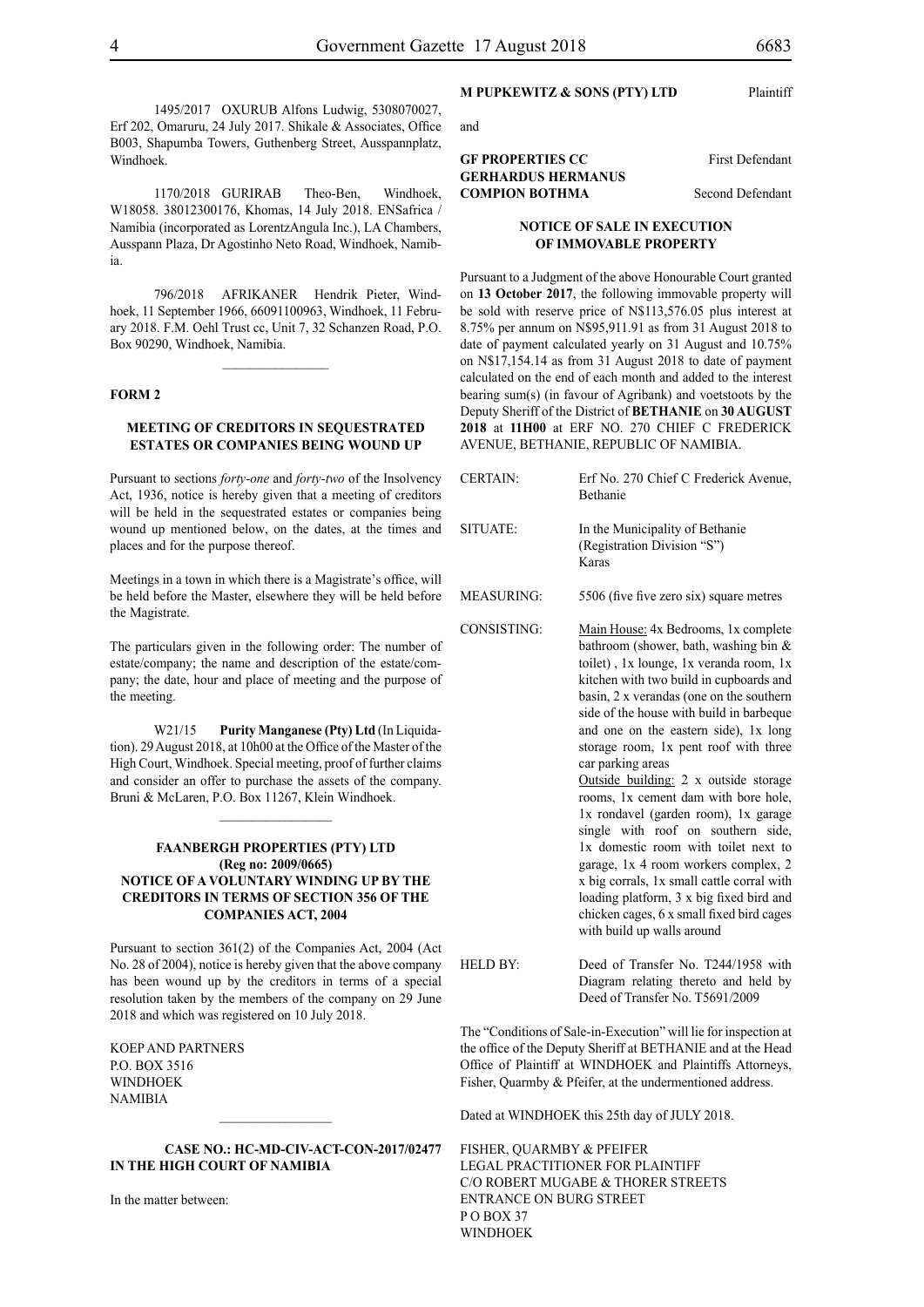### **THE ALIENS ACT, 1937**

 $\frac{1}{2}$ 

## **NOTICE OF INTENTION OF CHANGE OF SURNAME**

I, **Sanchia Rochida isaaCks**, residing at Erf 77, Amsterdam Street, Otjomuise and employed at Ministry of Health and Social Service, intend applying to the Minister of Home Affairs for authority under section 9 of the Aliens Act, 1937, to assume the surname **isaacks** for the reasons that I want to change my daughter's surname to my surname **ISAACKS**. I am her biological mother.

She previously bore the name **ROQUELLCHIA JAYLIN LucrizhA Apollus** (her father's surname).

Any person who objects to the assumption of the said surname of **isaacks** should as soon as may be lodge his or her objection, in writing, with a statement of his or her reasons therefor, with the Magistrate of Windhoek.

**S. R. isaaCks OTJOMUISE NAMIBIA**

#### **THE ALIENS ACT, 1937 NOTICE OF INTENTION OF CHANGE OF SURNAME**

I, **emma peneyambeko shambekela martin**, residing at Ekamba, Oshigambo and unemployed, intend applying to the Minister of Home Affairs for authority under section 9 of the Aliens Act, 1937, to assume the surname **SHIKONGO** for the reasons that all my documents is in the surname **SHIKONGO**, it is not **MARTIN. MARTIN** is my grandfather's name.

I previously bore the name **emma peneyambeko shambekela martin.**

Any person who objects to the assumption of the said surname of **SHIKONGO** should as soon as may be lodge his or her objection, in writing, with a statement of his or her reasons therefor, with the Magistrate of Windhoek.

**e. p. s. martin oshigambo NAMIBIA**

#### **THE ALIENS ACT, 1937 NOTICE OF INTENTION OF CHANGE OF SURNAME**

 $\frac{1}{2}$ 

I, **moses neshuku** (the father of **moses laden Moses**), residing at 268, Uupopo, Ondangwa and unemployed, intend applying to the Minister of Home Affairs for authority under section 9 of the Aliens Act, 1937, to assume the surname **neshuku** for the reasons that **MOSES LADEN MOSES** is my biological son and I would like the Ministry to assume this surname, because it is the one I am using and **MOSES** is my name. The child is in grade 10 and it is needed urgently.

He previously bore the name **MOSES LADEN MOSES.**

Any person who objects to the assumption of the said surname of **neshuku** should as soon as may be lodge his or her objection, in writing, with a statement of his or her reasons

therefor, with the Magistrate of Windhoek.

**m. neshuku ondangwa NAMIBIA**

#### **THE ALIENS ACT, 1937 NOTICE OF INTENTION OF CHANGE OF SURNAME**

 $\frac{1}{2}$ 

I, **beatha nekundi**, residing at Oshitutuma, Ogongo and unemployed intend applying to the Minister of Home Affairs for authority under section 9 of the Aliens Act, 1937, to assume the surname **PETRUS** for the reasons that I want to carry my late father's surname and all my school records have the surname **PETRUS.** 

I previously bore the name **beatha nekundi.**

Any person who objects to the assumption of the said surname of **petrus** should as soon as may be lodge his or her objection, in writing, with a statement of his or her reasons therefor, with the Magistrate of Windhoek.

**b. nekundi ogongo NAMIBIA**

#### **THE ALIENS ACT, 1937 NOTICE OF INTENTION OF CHANGE OF SURNAME**

I, **stefanus nabot**, residing at Erf 44B Zambia Street, Havana, Windhoek and employed at Elvis and Son as a painter, intend applying to the Minister of Home Affairs for authority under section 9 of the Aliens Act, 1937, to assume the surname **NABOT** for the reasons that the kid is using my father's name and is suppose to use my father's surname since all my kids are using my father's surname, therefore it have to be changed from **LASARUS** to **NABOT**.

#### He previously bore the name **SIMEON NGHINASHINdatiLa lasarus.**

Any person who objects to the assumption of the said surname of **nabot** should as soon as may be lodge his or her objection, in writing, with a statement of his or her reasons therefor, with the Magistrate of Windhoek.

**s. NABOT WINDHOEK NAMIBIA**

#### **THE ALIENS ACT, 1937 NOTICE OF INTENTION OF CHANGE OF SURNAME**

I, **gumi name**, residing at Eiseb, Otjihaenena and unemployed, intend applying to the Minister of Home Affairs for authority under section 9 of the Aliens Act, 1937, to assume the name and surname **TUMU TJIPOSA** for the reasons that my name and surname was wrongly captured, therefore I want to change my name and surname to **TUMU TJIPOSA**.

I previously bore the name **gumi name.**